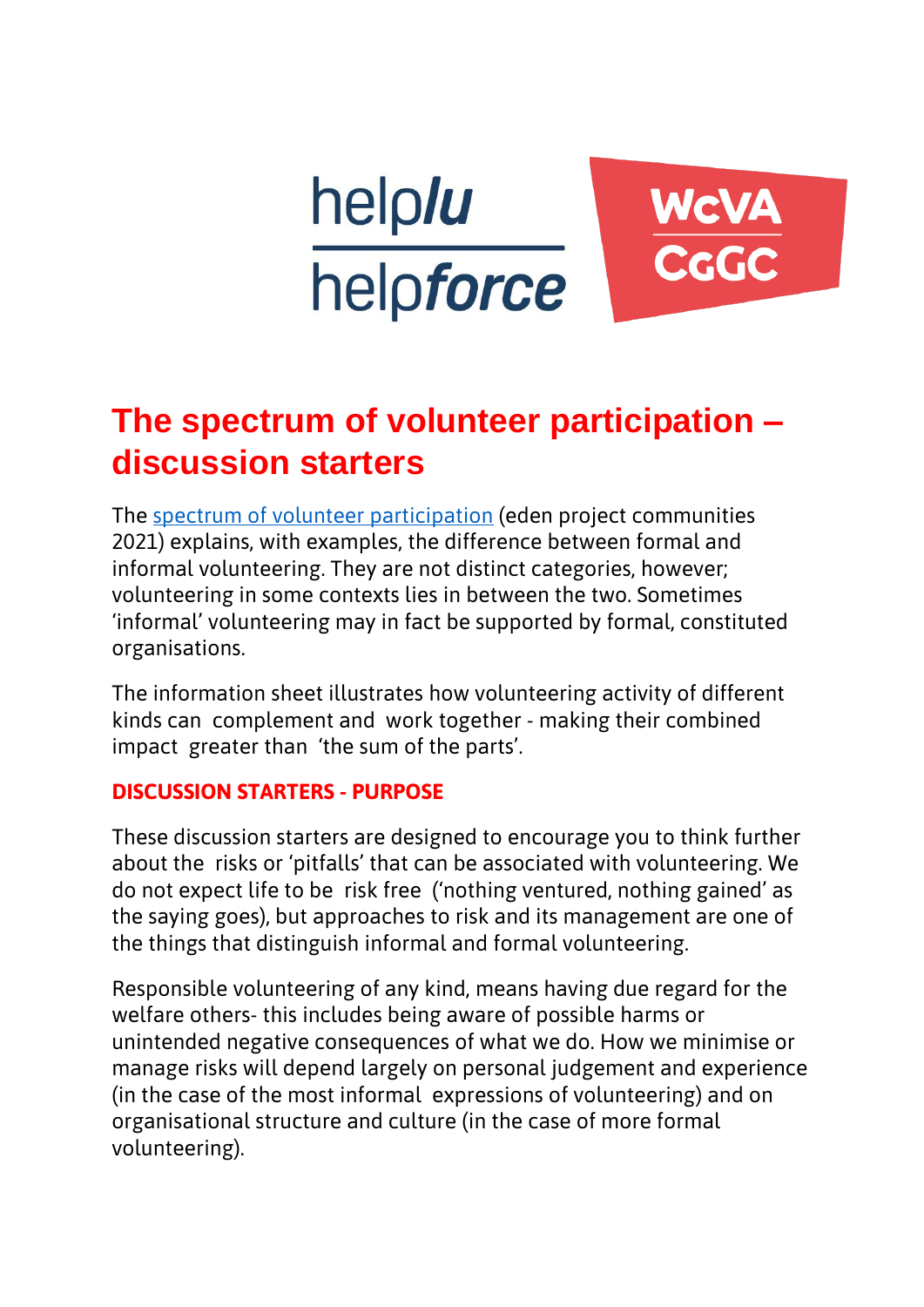In the scenarios below, what action or actions would, in your view, be appropriate and proportionate to the context?

#### **A CASE STUDY SCENARIO**

Sam lost his wife, Mary, 15 months ago. He and Mary had 'done everything together' and he cannot face social activities alone. His stepson lives abroad and visits or phones occasionally. Contact with friends has all but stopped and he feels not only alone but lonely too. Sam has lost interest in food and has lost too much weight. Mary was the one to organise household finances and Sam struggles to keep track and pay the bills. The latest bills include some red 'final warnings'.

Sam is supported in different ways by 5 different volunteers.

### **ALEX**

Alex lives next door. She has noticed that Sam is no longer out in the garden much and that he looks unkempt and sad. When she goes shopping she asks Sam if he needs anything. When she cooks she sometimes makes extra and pops round with a portion for Sam.

As time goes by, Alex finds that she is doing almost all of Sam's shopping. She notices that he is cooking less for himself and coming to rely more upon the meals she takes round. She fears that she is becoming his unpaid carer and wonders if her kindness is making him unnecessarily dependent on her.

**Question:** What should Alex do now?

## **AMIT**

Amit is on a 'WhatsApp' group for the street where Sam lives. Its members use the group to exchange information, to ask for or offer help and to organise occasional events. Amit is aware that Sam doesn't have a smartphone but makes a point of keeping him in touch. Now Sam has help with cutting his lawn and he gives most of his apple crop to Amit to distribute to a few local families

Amit has agreed with Sam, that he will arrange for someone to prune his apple tree. He puts out a message on the local neighbourhood whatsapp group, including a follow up message stating that a ladder and pruning equipment can be found in the shed, which is left unlocked.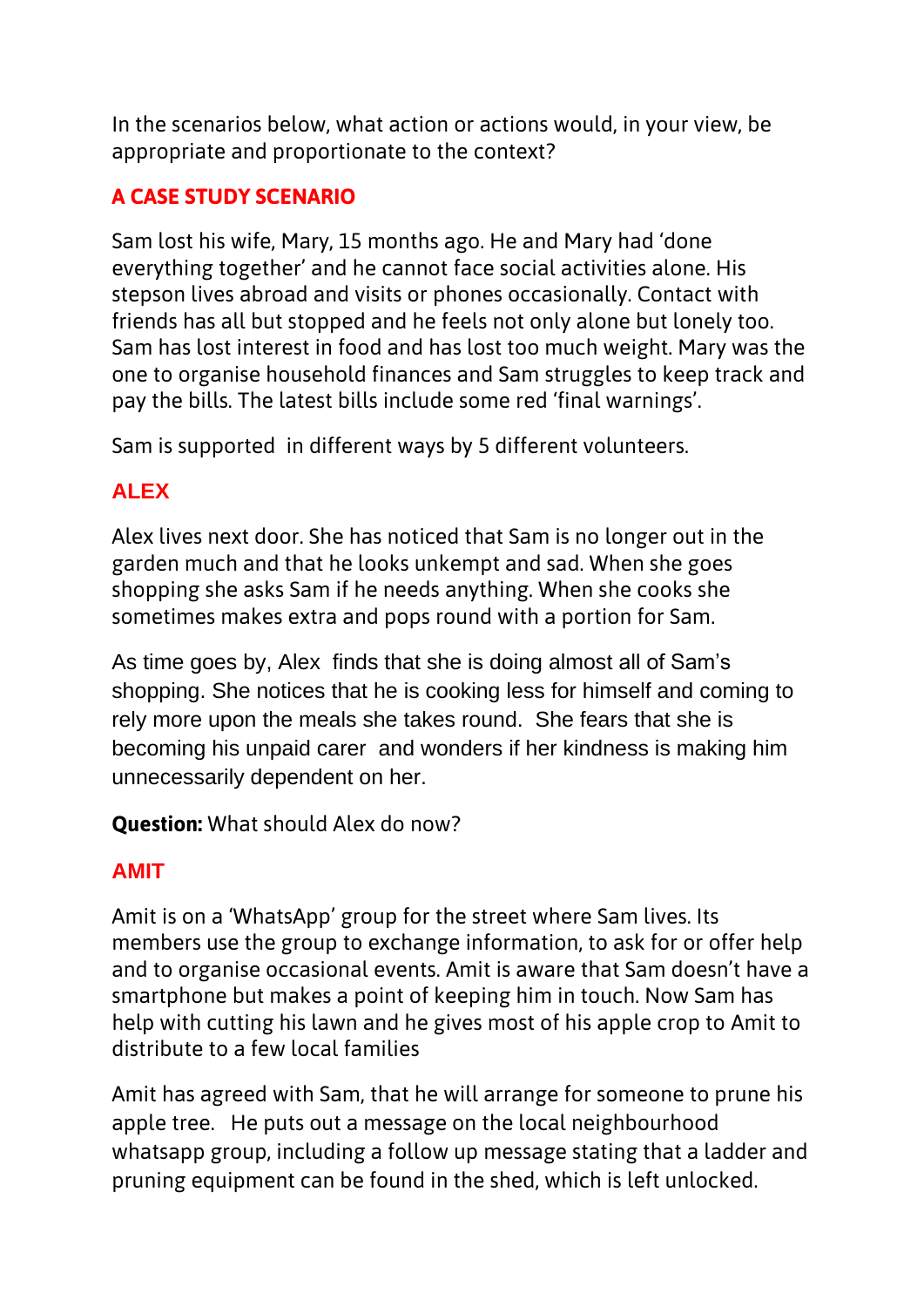The following day, Sam notices that the shed door is open and items of garden equipment have disappeared.

**Question**: What happens next?

# **JANE**

Jane volunteers in the local community centre two days a week, which runs a charity shop, foodbank and a programme of activities. Jane talks to Sam about what is going on at the centre and what might be of interest or help to him. When he subsequently attends a coffee morning for those who have been widowed, Jane makes a point of introducing him to the others and gives him a tour of the community garden

Sam goes along to a coffee morning at the local community centre, for those who have been widowed. He is pleased to see Jane, who introduces him to one of the regulars, called Nancy. As weeks go by Sam makes a point of sitting with Nancy - to Nancy's dismay!

Nancy makes a complaint to Jane that Sam is bothering her and says that she will meet with her friends elsewhere if something doesn't change.

**Question:** How might this be managed?

# **BOB**

As the unpaid bills accumulate, Sam is persuaded by someone at the community centre to make contact with a national advice charity, to talk about managing his finances. He is helped to register for an appointment with Bob who runs advice sessions at the centre. Bob helps Sam to work out financial priorities and to make a plan to clear debts and keep on top of the situation in the future.

However, following the death of his wife, Sam has had occasional letters from his solicitor to say that the will is contested by Mary's former husband. Sam is unclear of the implications and completely forgets to mention it to Bob.

When Sam gets news of the financial settlement in favour of Mary's exhusband, his financial position changes significantly and the plan agreed with Bob is unworkable.